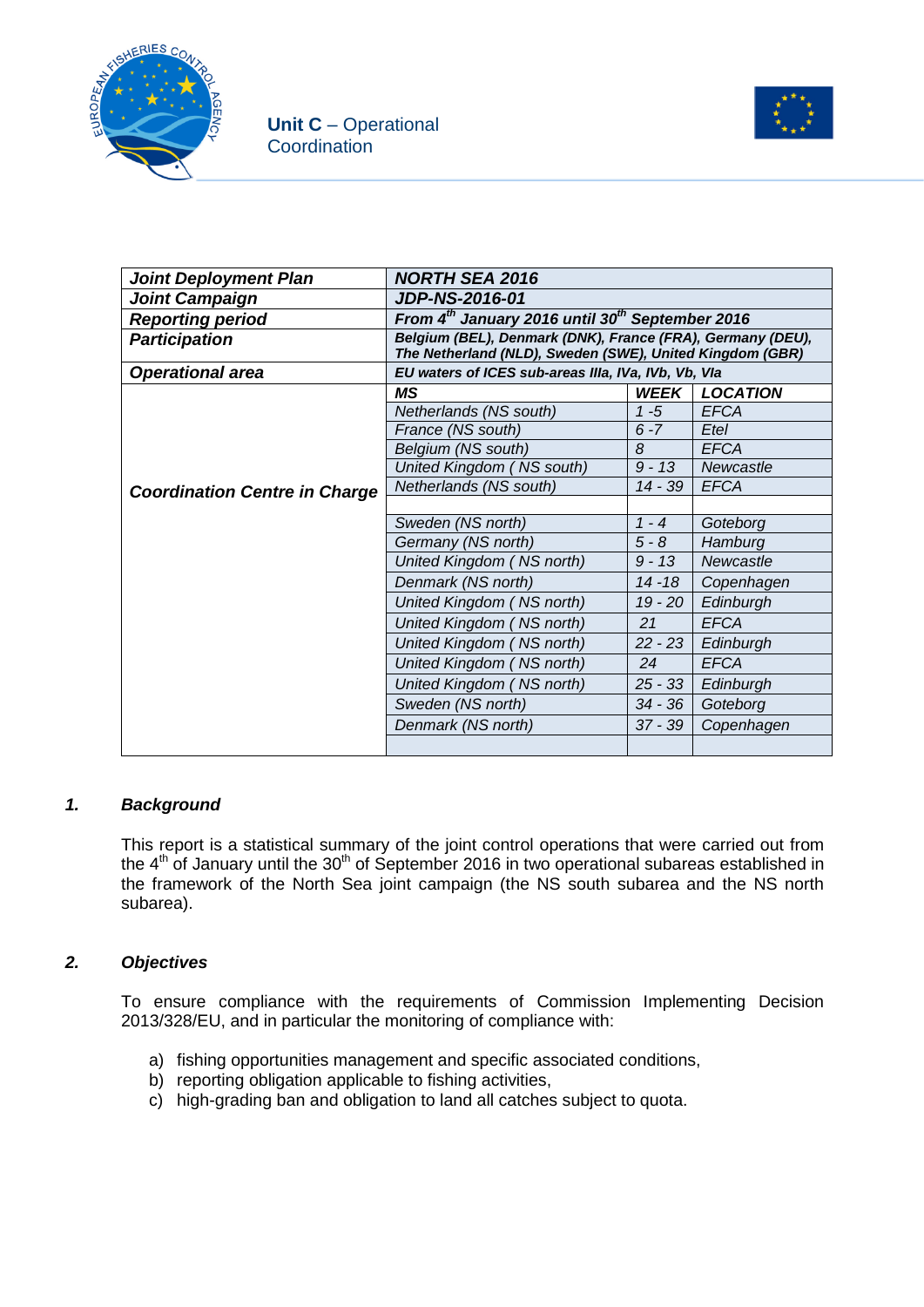### *3. Summary of activity*

#### a) Inspections ashore

During this joint campaign reporting period 15104 tonnes of cod, plaice and sole were inspected at landing. In total, there were 5462 inspections carried out ashore with a total of 122 suspected infringements reported on 117 fishing vessels.

| Table 1: quantities of fish inspected ashore per species |              |  |  |
|----------------------------------------------------------|--------------|--|--|
| <b>species</b>                                           | quantity     |  |  |
| cod (COD)                                                | 11825 tonnes |  |  |
| plaice (PLE)                                             | 3023 tonnes  |  |  |
| sole (SOL)                                               | 256 tonnes   |  |  |

#### *Table 1: quantities of fish inspected ashore per species*

#### b) Inspections at sea

During this joint campaign reporting period 1600 tonnes of cod, plaice and sole were monitored at sea. In total, there were 910 inspections carried out at sea with 90 suspected infringements reported on 76 fishing vessels.

*Table 2: quantities of fish inspected at sea per species*

| <b>species</b> | quantity   |
|----------------|------------|
| cod (COD)      | 311 tonnes |
| plaice (PLE)   | 984 tonnes |
| sole (SOL)     | 305 tonnes |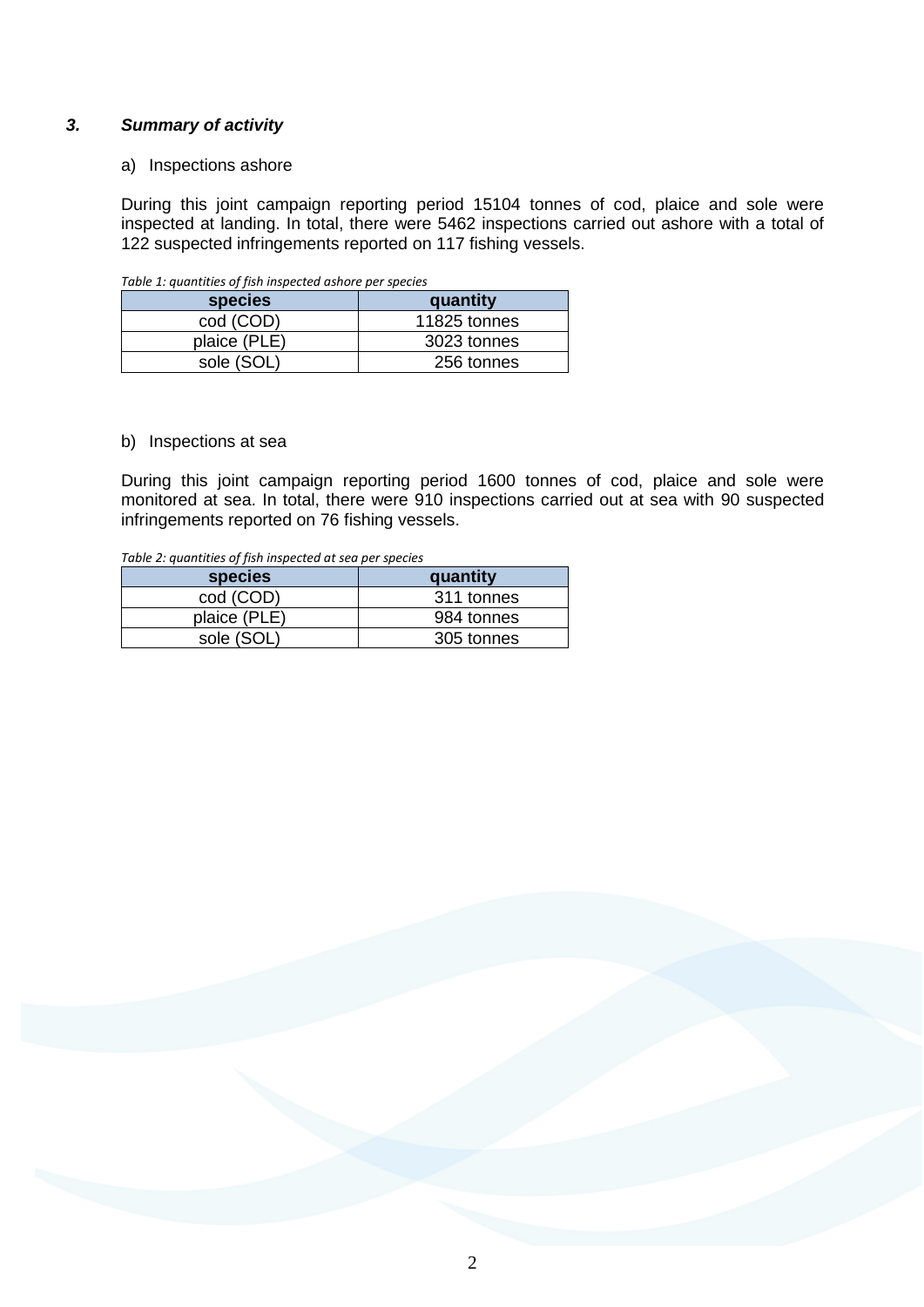# *ANNEX*

<u>.</u>

## *JDP-NS-2016-01 ACTIVITY RECORDS FOR THE PERIOD JANUARY - SEPTEMBER 2016*

## *A. DEPLOYED CONTROL MEANS*

|               |      | <b>FPV</b>                                     | <b>Aircraft</b> | <b>Exchanges of Inspectors</b> |                           |                             |                           |
|---------------|------|------------------------------------------------|-----------------|--------------------------------|---------------------------|-----------------------------|---------------------------|
|               |      | Days at sea                                    |                 | Joint Teams at sea             |                           | Mixed Teams ashore          |                           |
|               | Core | Associated<br>(days with events <sup>1</sup> ) | No of Flights   | Man-days<br><b>Deployed</b>    | Man-days<br><b>Hosted</b> | Man-days<br><b>Deployed</b> | Man-days<br><b>Hosted</b> |
| <b>TOTALS</b> | 378  | 603                                            | 287             | 54                             | 54                        | $22 \,$                     | 22                        |

## B. *JOINT CONTROL ACTIVITIES CARRIED OUT*

|                        |                                       | <b>TOTALS</b> |
|------------------------|---------------------------------------|---------------|
|                        | Sightings reported by aircraft        | 2605          |
| <b>SURVEILLANCE</b>    | Sightings reported by FPV             | 2599          |
| <b>SEA ACTIVITIES</b>  | Number of inspections<br>by FPV       | 910           |
|                        | Number of targeted inspections by FPV | 64            |
| <b>LAND ACTIVITIES</b> | Number of inspections<br>in MS        | 5462          |
|                        | Number of targeted inspections in MS  | 248           |
| <b>TRANSPORT</b>       | Number of inspections<br>in MS        | ٠             |

 $^{\rm 1}$  for associated FPV the day at sea information is provided on a basis of the total of days at sea for which at least one event *(sighting, inspection) was reported by an associated patrol vessels*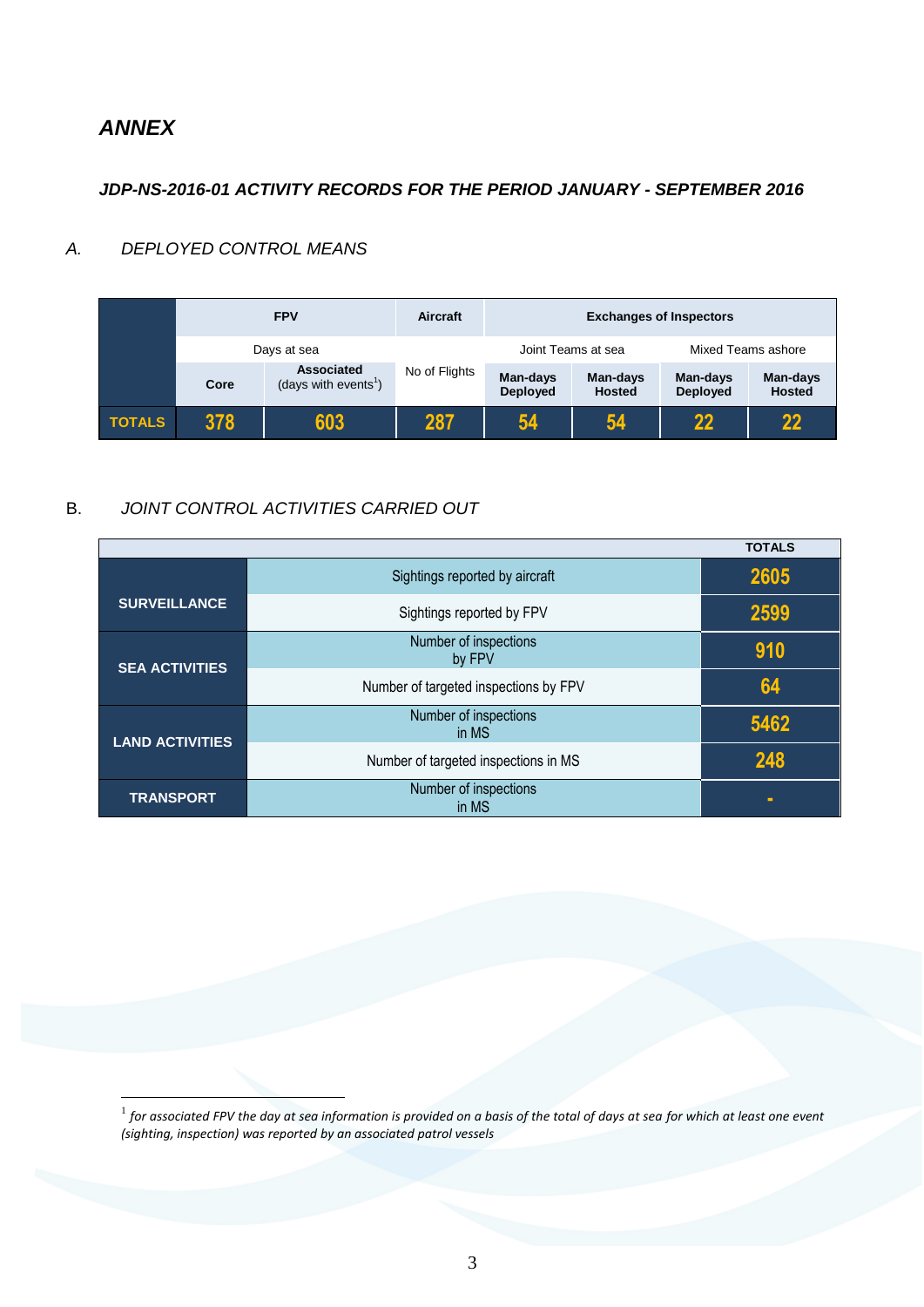# *C. RESULTS OF CONTROL ACTIVITIES*

|                  |                                                         | <b>Totals</b>           |
|------------------|---------------------------------------------------------|-------------------------|
| <b>SEA</b>       | Number of F/V inspected<br>by FS                        | 910                     |
|                  | Number of F/V<br>with detected infringement             | 81                      |
|                  | % of inspected F/V with detected infringement           | 8.9%                    |
|                  | <b>Total number of</b><br>infringements detected        | 90                      |
|                  | Total number of targeted<br>inspections                 | 64                      |
|                  | Total number of targeted inspections with infringements | $\overline{\mathbf{3}}$ |
|                  | Number of F/V<br>inspected by FS                        | 5462                    |
|                  | Number of F/V<br>with detected infringement             | 117                     |
| <b>LAND</b>      | % of inspected F/V with detected infringement           | 2.1%                    |
|                  | <b>Total number of</b><br>infringements detected        | 122                     |
|                  | Total number of targeted<br>inspections                 | 248                     |
|                  | Total number of targeted inspections with infringements | $6\phantom{1}$          |
|                  | Number of Transport<br>Inspections                      | $\bf{0}$                |
|                  | Number of trucks with<br>detected infringement          | $\bf{0}$                |
| <b>TRANSPORT</b> | % of inspected trucks with detected infringement        | 0%                      |
|                  | <b>Total number of</b><br>infringements detected        | 0                       |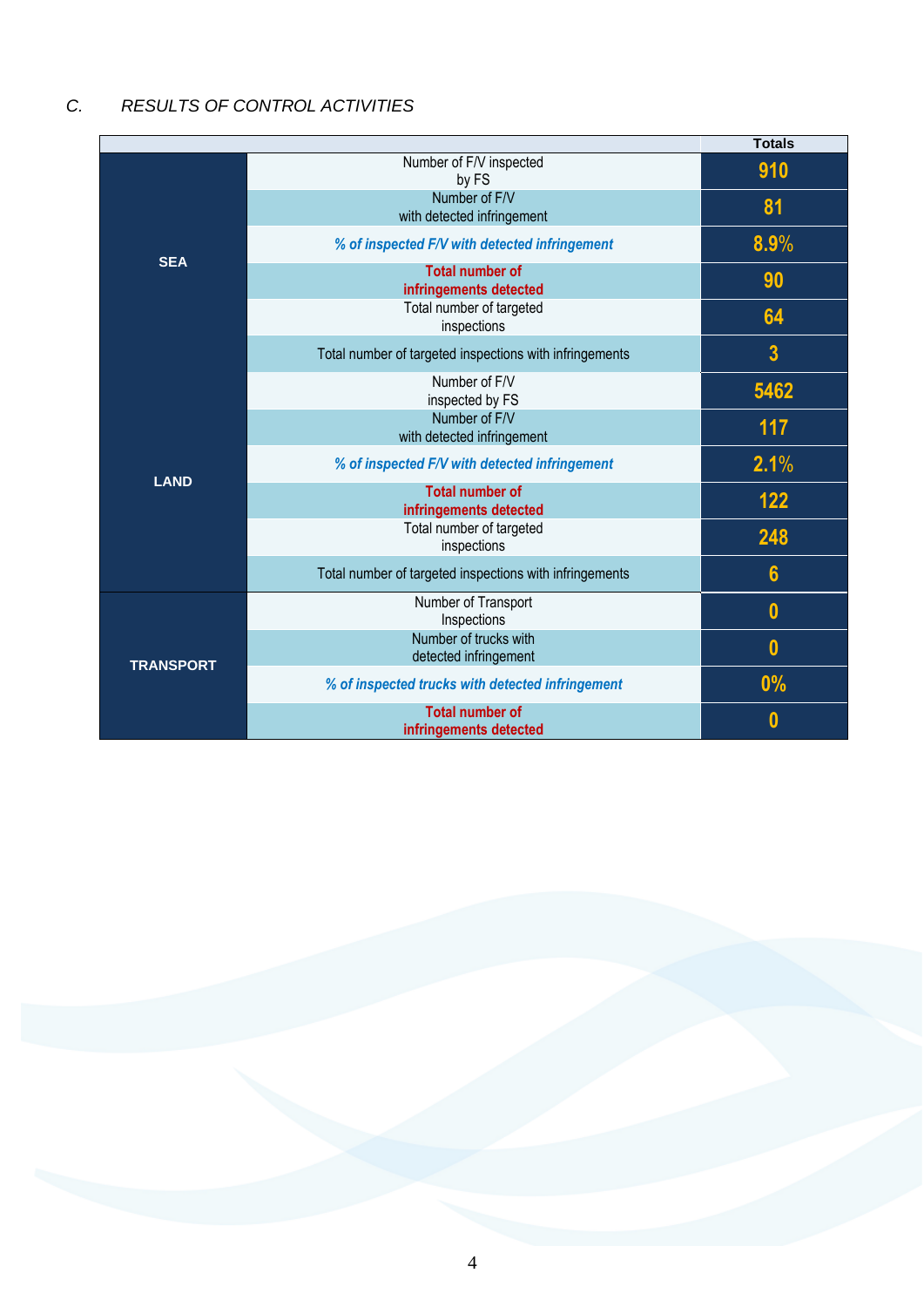## *D. TYPE OF INFRINGEMENTS DETECTED DURING THE JOINT CONTROL OPERATIONS*

| 01  | Not fulfilling of obligations to record and report catch or catch related data, including data to be<br>transmitted by satellite vessel monitoring system                                                                                                                                                    | 109            |
|-----|--------------------------------------------------------------------------------------------------------------------------------------------------------------------------------------------------------------------------------------------------------------------------------------------------------------|----------------|
| 011 | Failure to respect Effort Control Regime                                                                                                                                                                                                                                                                     | 1              |
| 012 | Failure to comply with rules regarding trans-shipment or operations involving 2 or more vessels                                                                                                                                                                                                              | $\mathbf{0}$   |
| 013 | Falsifying logbook, landing declarations, sales notes, transfer declaration, transport docs or failure to keep<br>or submit these documents, as required                                                                                                                                                     | 75             |
| 014 | Tampering with VMS or non-functioning VMS                                                                                                                                                                                                                                                                    | $\mathbf{3}$   |
| 015 | Operate without VMS, ERS or AIS system                                                                                                                                                                                                                                                                       | 9              |
| 016 | Failure to comply with notification provisions (Exit, Entry, landings, trans-shipments, catches, pre-<br>notification, etc.)                                                                                                                                                                                 | 21             |
| 02  | Use of prohibited or non-compliant gear according to EU legislation                                                                                                                                                                                                                                          | 34             |
| 021 | Use of prohibited or non-compliant fishing gear                                                                                                                                                                                                                                                              | 34             |
| 022 | Use of prohibited fishing method                                                                                                                                                                                                                                                                             | 0              |
| 03  | Falsification or concealing of markings, identity or registration                                                                                                                                                                                                                                            | 1              |
| 031 | Falsifying, deleting or concealing the markings, identity or registration of a fishing vessel                                                                                                                                                                                                                | 0              |
| 032 | Fishing gear with incorrect or no marks                                                                                                                                                                                                                                                                      | 1              |
| 04  | Concealing, tampering or disposal of evidence relating to an investigation                                                                                                                                                                                                                                   | $\bf{0}$       |
| 041 | Concealing, tampering or disposal of evidence relating to an investigation                                                                                                                                                                                                                                   | $\mathbf{0}$   |
| 05  | Taking on board, transhipping or landing of undersized fish in contravention of the legislation in<br>force                                                                                                                                                                                                  | 15             |
| 051 | Taking on board, transhipping or landing of undersized fish in contravention of the legislation in force                                                                                                                                                                                                     | 15             |
| 07  | Fishing without a valid licence, authorisation or permit issued by the flag State or the relevant<br>coastal State                                                                                                                                                                                           | $6\phantom{1}$ |
| 071 | Fishing without a valid licence, fishing permit or authorisation or with falsified documentation                                                                                                                                                                                                             | 6              |
| 08  | Fishing in a closed area or during a closed season, without or after attainment of a quota or beyond<br>a closed depth                                                                                                                                                                                       | 12             |
| 081 | Fishing in a closed area, closed season or beyond a close depth.                                                                                                                                                                                                                                             | 6              |
| 082 | Fishing without of after attainment of a quota                                                                                                                                                                                                                                                               | 6              |
| 09  | Directed fishing for a stock which is subject to a moratorium or for which fishing is prohibited                                                                                                                                                                                                             | 1              |
| 091 | Directed fishing for or retaining species subject to moratorium or for which fishing is prohibited                                                                                                                                                                                                           | 1              |
| 10  | Obstruction of work of officials in the exercise of their duties in inspecting for compliance with the<br>applicable conservation and management measures or the work of observers in the exercise of<br>their duties of observing compliance with the applicable Union rules                                | $\bf{0}$       |
| 101 | Obstructing, intimidating, interfering with or otherwise preventing an official whilst conducting an inspection                                                                                                                                                                                              | 0              |
| 102 | Absence or inappropriate pilot ladder                                                                                                                                                                                                                                                                        | $\pmb{0}$      |
| 103 | Obstructing, intimidating, interfering with or otherwise preventing the work of observers                                                                                                                                                                                                                    | $\mathbf{0}$   |
| 11  | Transshipping to or participating in joint fishing operations with, support or resupply of fishing<br>vessels identified as having engaged in IUU fishing under Regulation (EC) No 1005/2008, in<br>particular those included in the Union IUU vessel list or in the IUU vessel list of a regional fisheries | $\bf{0}$       |
| 111 | management organisation<br>Transshipping to or participating in joint fishing operations with, support or re-supply of fishing vessels                                                                                                                                                                       | 0              |